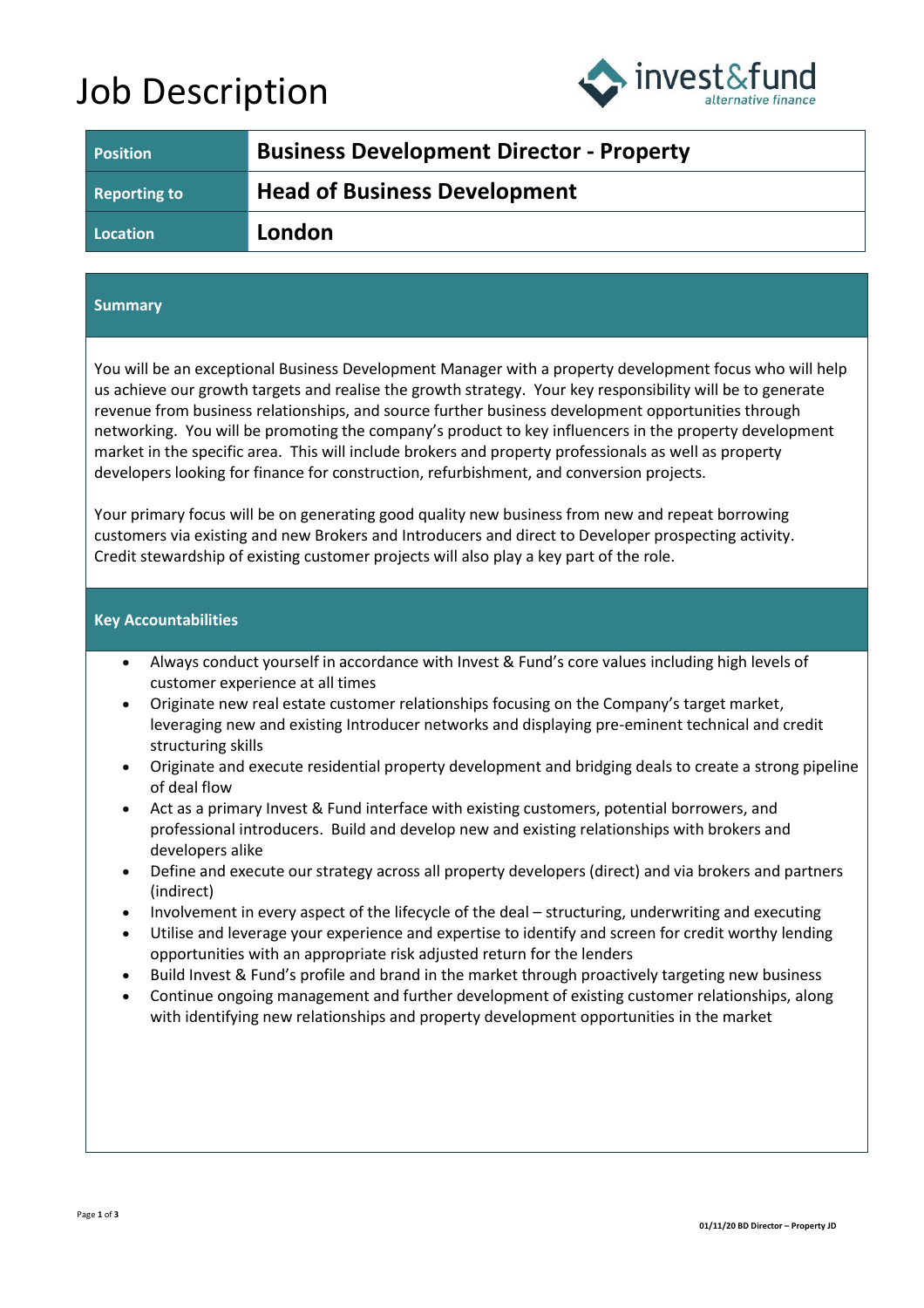## **Key Responsibilities**

- Origination and execution of residential development and bridging deals to create a strong pipeline of deal flow
- Building and developing new and existing relationships with Brokers and Developers alike
- Build a high portfolio of assets, with a constant focus on integrity and appropriate risk/return
- Achieve and exceed set targets including profit, credit quality, new customers, retention, and customer satisfaction
- Be involved in every aspect of the lifecycle of the deal structuring, underwriting, and executing
- Ongoing management of the deal by attending monthly meetings on site and manage monthly reporting
- Structure transactions appropriately, and provide full credit reports
- Recommending appropriate LTV, rate, term, and interest terms
- Reviewing of Property Valuations and Monitoring Surveyor Reports
- Building awareness of Invest & Fund brand and products (with aid from relevant colleagues)
- Developing a rationale for unusual cases and communicate options and views to credit teams for their consideration
- Owning and understanding the dynamics of your region to ensure that the strategy is regularly reviewed and adjusted where necessary
- Monitoring of ongoing projects through regular dialogue with valuers and monitoring surveyors including site visits
- Swift identification and internal escalation of potential problems during the application process
- Report in a timely manner all aspects of origination to the Head of Business Development

#### **General**

- Any other reasonable duties and responsibilities in line with the post holder's skills and experience and business requirements
- Duties and responsibilities may change with the growth of the business

#### **Key Skills**

- A strong background in banking/debt finance, ideally in a residential property lending environment
- Specialist focus in property development
- Strong technical and credit structuring skills and experience ideally honed in a residential development finance background
- First class track record of business development within the property lending sector
- Exceptional customer service, including client facing manner and experience
- Good understanding of business processes, strategy, and credit policies
- Strong financial analysis skills including the ability to write good quality and structured credit reports
- Excellent problem-solving ability
- Sound understanding of the regulatory environment
- Demonstrable record of delivering targets on an individual and team basis
- Ability to work autonomously and be proactive and self-motivated with a 'can do' attitude
- Ability to work collaboratively from a distance, as you will be working away from the office but will need to adapt to the Invest & Fund's business practices and culture
- Extensive experience of building new and managing existing relationships
- Proven ability to balance the requirements of a budget with the maintenance of quality and treating customers fairly